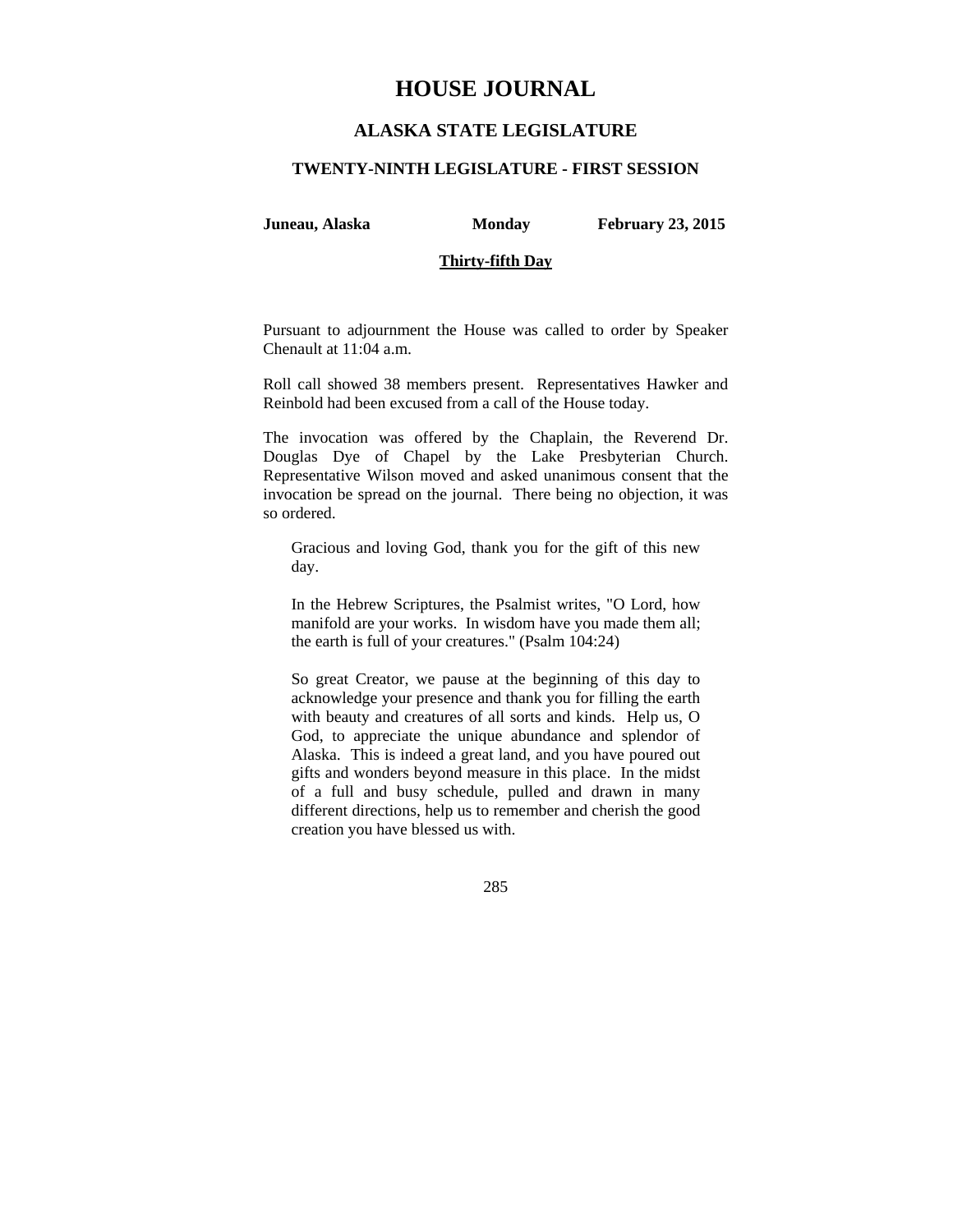Loving God, we also thank you for the gift of good health. Heavenly Father, I know these men and women work very hard, they keep long hours and their duties tax them physically and mentally. So I ask that you will protect their health and enable them to find balance and wellness as they attend to their demanding duties.

Bless these legislators, dear God. Grant them the grace to listen carefully to one another. Give them wisdom to make fair and just decisions. As they find themselves on different sides of various issues, help them to show mercy and kindness, even as they debate with passion and conviction.

I thank you for the men and women of the Alaska State House of Representatives, and I pray on this day they will each know your great love for them.

I pray these things in the name of my Lord, Jesus. Amen.

The Pledge of Allegiance was led by Representative Johnson.

# **CERTIFICATION OF THE JOURNAL**

Representative Millett moved and asked unanimous consent that the journal for the 32nd, 33rd, and 34th legislative days be approved as certified by the Chief Clerk. There being no objection, it was so ordered.

#### **\* \* \* \* \***

Representative Munoz introduced Hannah Nell, Guest Page, from Juneau.

# **MESSAGES FROM THE GOVERNOR**

A letter dated February 20, 2015, was read stating the Governor withdraws the following name from legislative confirmation of appointment to the position noted, which had been referred to the House Special Committee on Fisheries and the Resources Committee (page 59):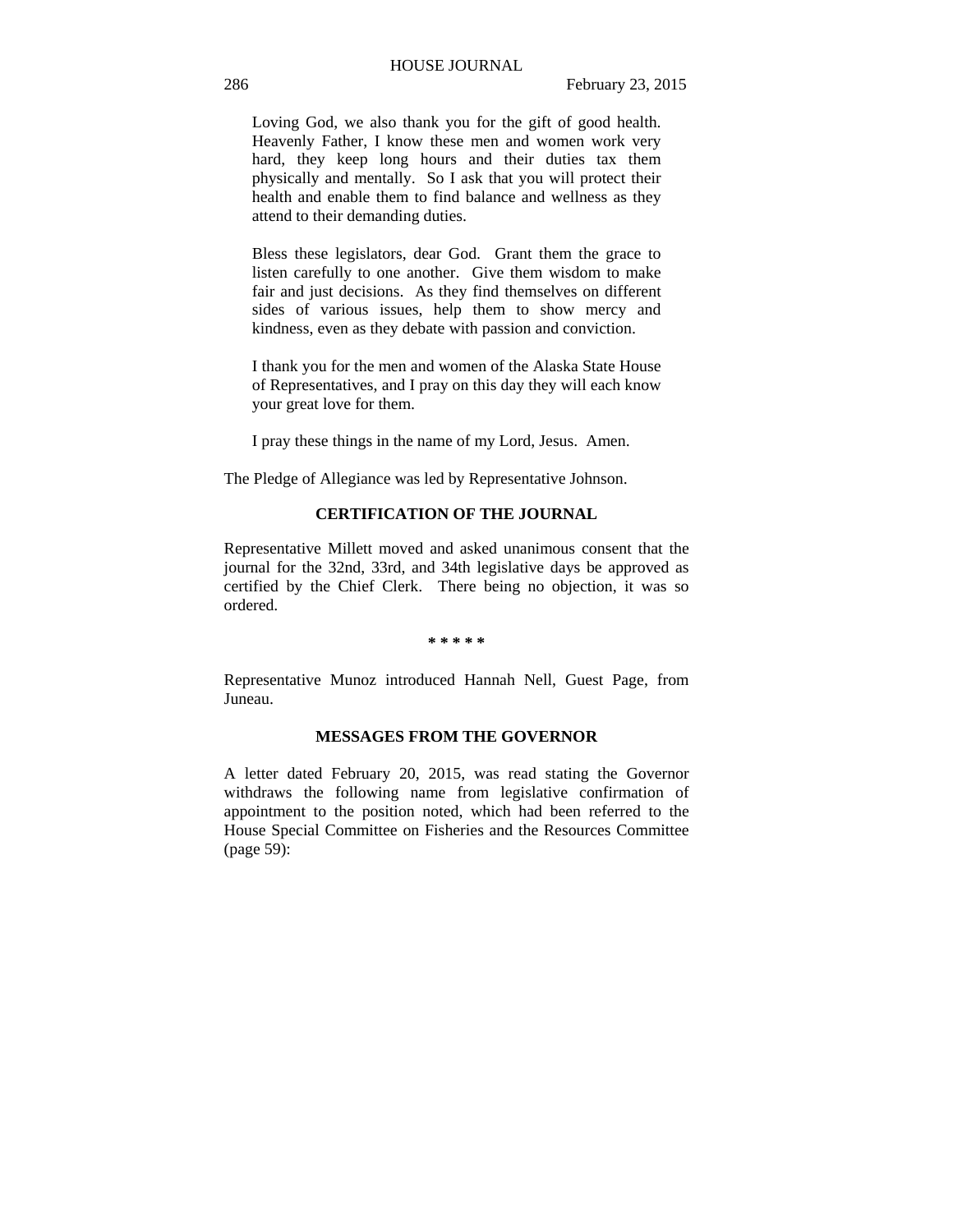## **Board of Fisheries**

Dr. Roland Maw – Kasilof Appointed: 1/19/2015 Term Expires: 6/30/2018

# **MESSAGES FROM THE SENATE**

A message dated February 20, 2015, was read stating that pursuant to AS 24.60.130, the Senate confirmed the following public members to the Select Committee on Legislative Ethics:

Dennis "Skip" Cook Herman G. Walker, Jr.

### **REPORTS OF STANDING COMMITTEES**

#### **HB 5**

The Judiciary Committee submitted the following corrected fiscal note today to accompany its report (page 265):

2. Zero, House Judiciary Committee/Dept. of Health & Social Services

for

# HOUSE BILL NO. 5

"An Act relating to the persons who may be appointed conservators of a protected person."

HB 5 is in the Rules Committee. The fiscal note will be reprinted today.

## **HB 81**

The Labor & Commerce Committee considered:

## HOUSE BILL NO. 81

"An Act relating to an exemption from the regulation of construction contractors."

and recommends it be replaced with: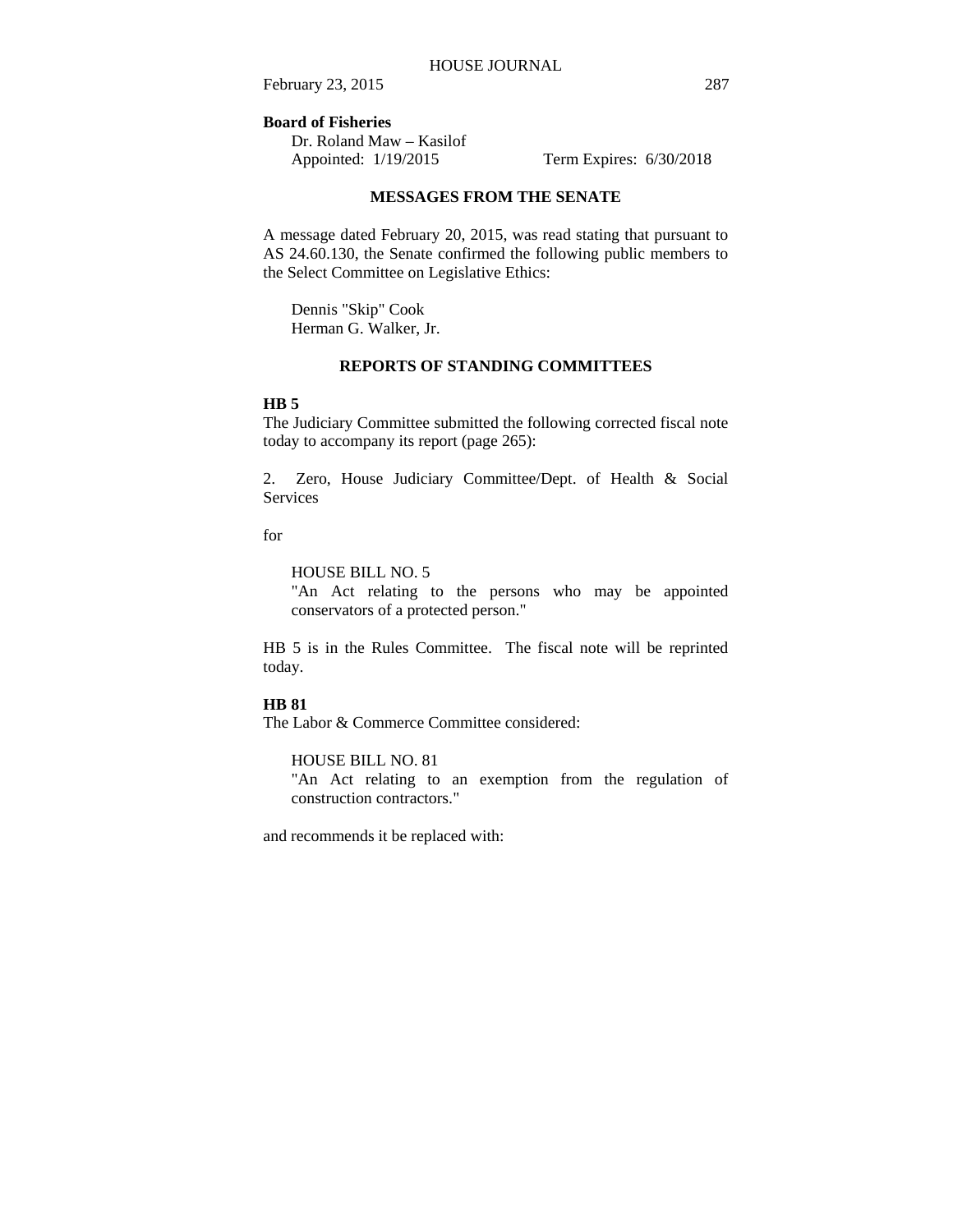CS FOR HOUSE BILL NO. 81(L&C) (same title)

The report was signed by Representative Olson, Chair, with the following individual recommendations:

Do pass (6): LeDoux, Tilton, Hughes, Kito, Josephson, Olson

Do not pass (1): Colver

The following fiscal note(s) apply to CSHB  $81(L&C)$ :

1. Zero, Dept. of Labor & Workforce Development 2. Fiscal, Dept. of Commerce, Community, & Economic Development

HB 81 was referred to the Rules Committee for placement on the calendar.

#### **HB 86**

The Labor & Commerce Committee considered:

HOUSE BILL NO. 86 "An Act relating to investment of the power cost equalization endowment fund; and providing for an effective date."

The report was signed by Representative Olson, Chair, with the following individual recommendations:

Do pass (2): Josephson, Olson

No recommendation (4): Tilton, Hughes, Kito, Colver

The following fiscal note(s) apply:

1. Zero, Dept. of Revenue

HB 86 was referred to the Finance Committee.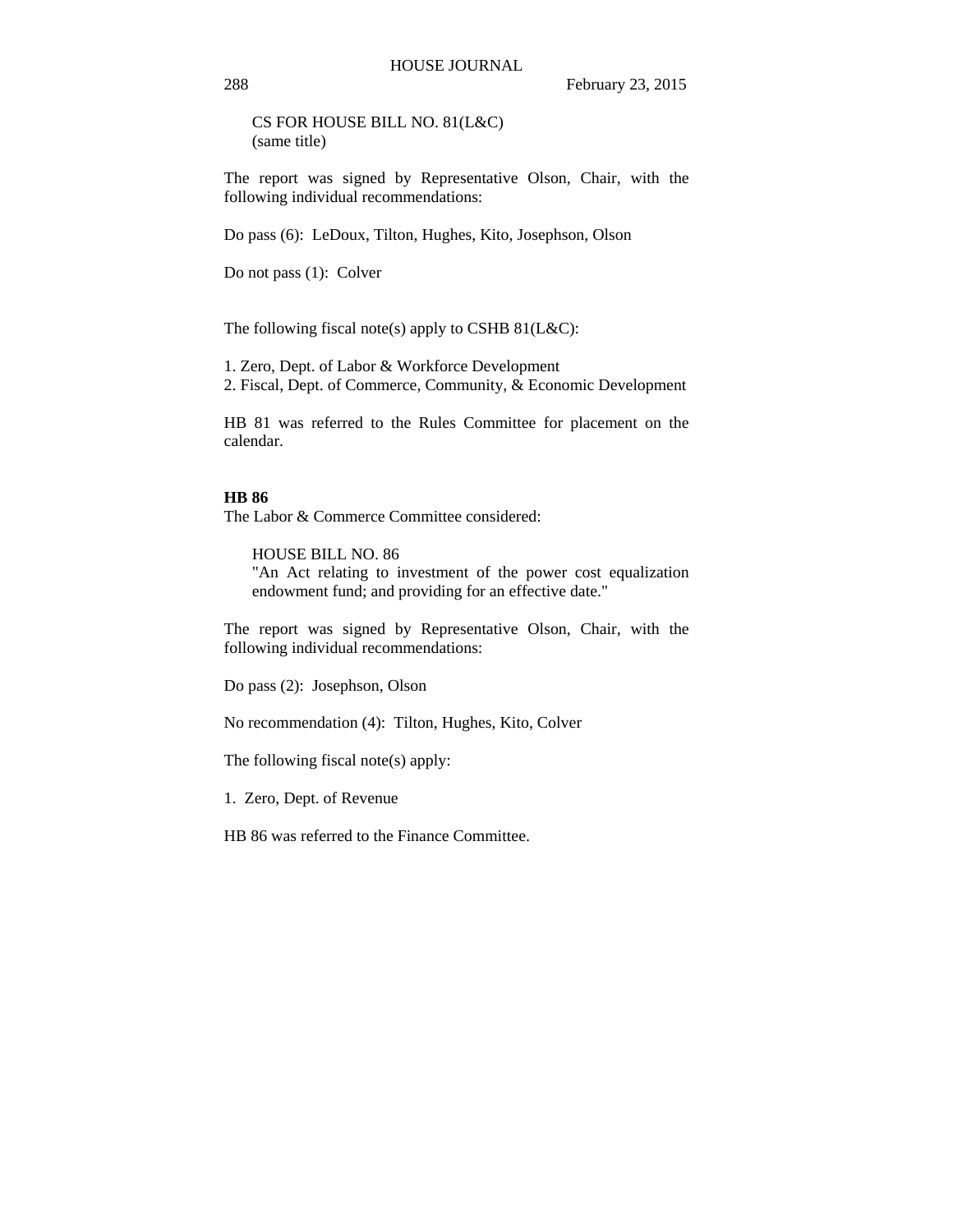# **INTRODUCTION OF CITATIONS**

The following citation was introduced and taken up later as a Special Order of Business:

In Memoriam - John Karl Hoegberg By Representative Wool

The following citations were introduced and referred to the Rules Committee for placement on the calendar:

In Memoriam - Patsy Miller By Representative Reinbold; Senator MacKinnon

In Memoriam - Judith Florence Woods By Senator Bishop

# **INTRODUCTION, FIRST READING, AND REFERENCE OF HOUSE BILLS**

# **HB 7**

SPONSOR SUBSTITUTE FOR HOUSE BILL NO. 7 by Representatives JOSEPHSON, Kito, and Gruenberg, entitled:

"An Act relating to murder in the second degree and manslaughter."

was read the first time and referred to the Judiciary and Finance Committees.

### **HB 121**

HOUSE BILL NO. 121 by Representative TUCK, entitled:

"An Act relating to a code of military justice; relating to military offenses and penalties for military offenses; relating to the jurisdiction of the court of appeals; relating to appeals of convictions and sentences of courts-martial; relating to the procedures for persons subject to court-martial proceedings;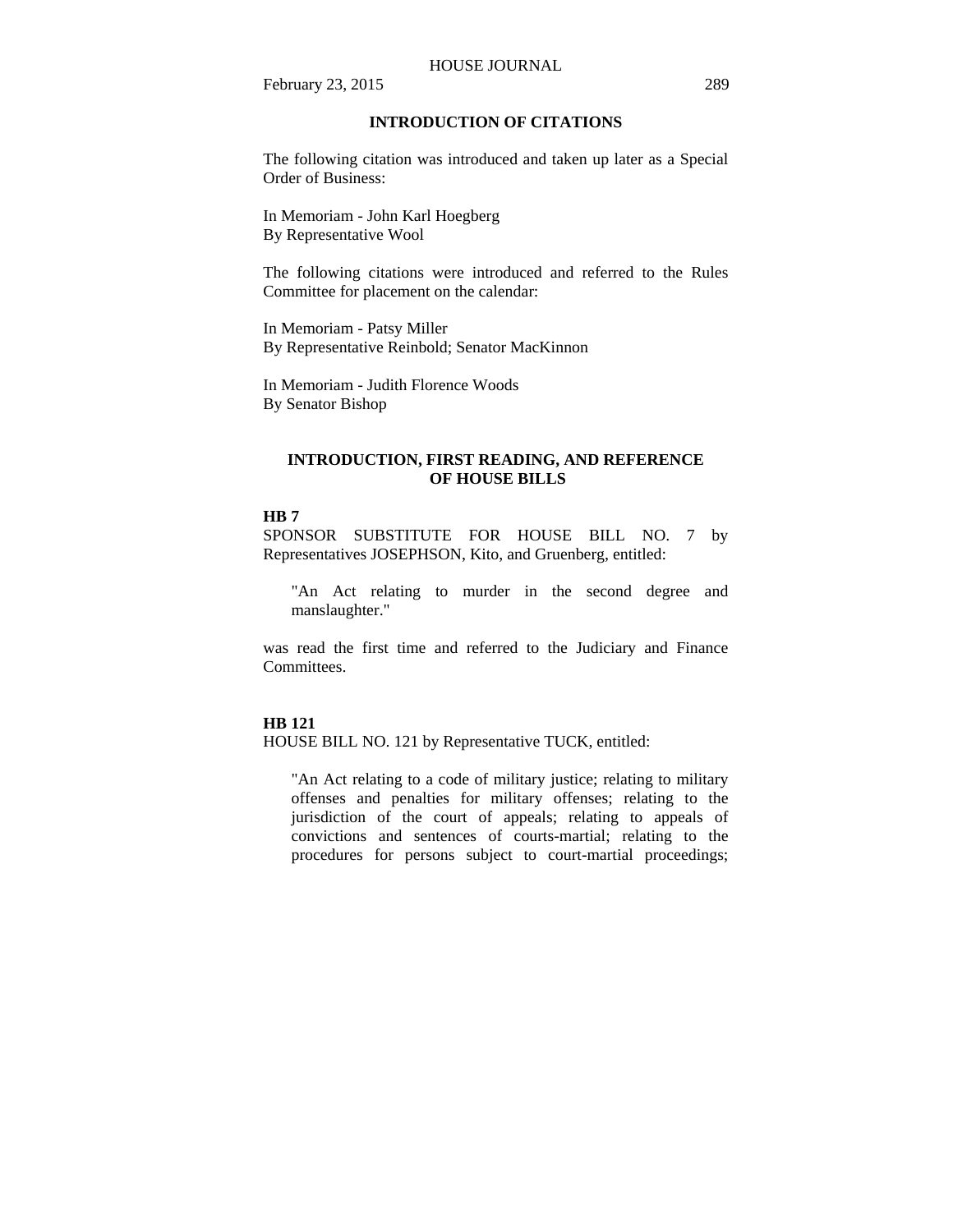relating to involuntary commitment for evaluation or treatment of a mental disease or defect before court-martial proceedings; and providing for an effective date."

was read the first time and referred to the House Special Committee on Military & Veterans' Affairs and the Judiciary Committee.

#### **HB 122**

HOUSE BILL NO. 122 by Representative COLVER, entitled:

"An Act relating to the required reports, required fees, and other aspects of for-profit corporations, cooperative corporations, nonprofit corporations, corporations formed under AS 10.40, limited liability companies, and limited liability partnerships; and providing for an effective date."

was read the first time and referred to the Labor & Commerce and Judiciary Committees.

## **HB 123**

HOUSE BILL NO. 123 by the House Rules Committee by request of the Governor, entitled:

"An Act establishing the Marijuana Control Board; relating to the powers and duties of the Marijuana Control Board; relating to the appointment, removal, and duties of the director of the Marijuana Control Board; relating to the Alcoholic Beverage Control Board; and providing for an effective date."

was read the first time and referred to the Labor & Commerce, Judiciary, and Finance Committees.

The following fiscal note(s) apply:

1. Fiscal, Dept. of Commerce, Community, & Economic Development

The Governor's transmittal letter dated February 20, 2015, follows: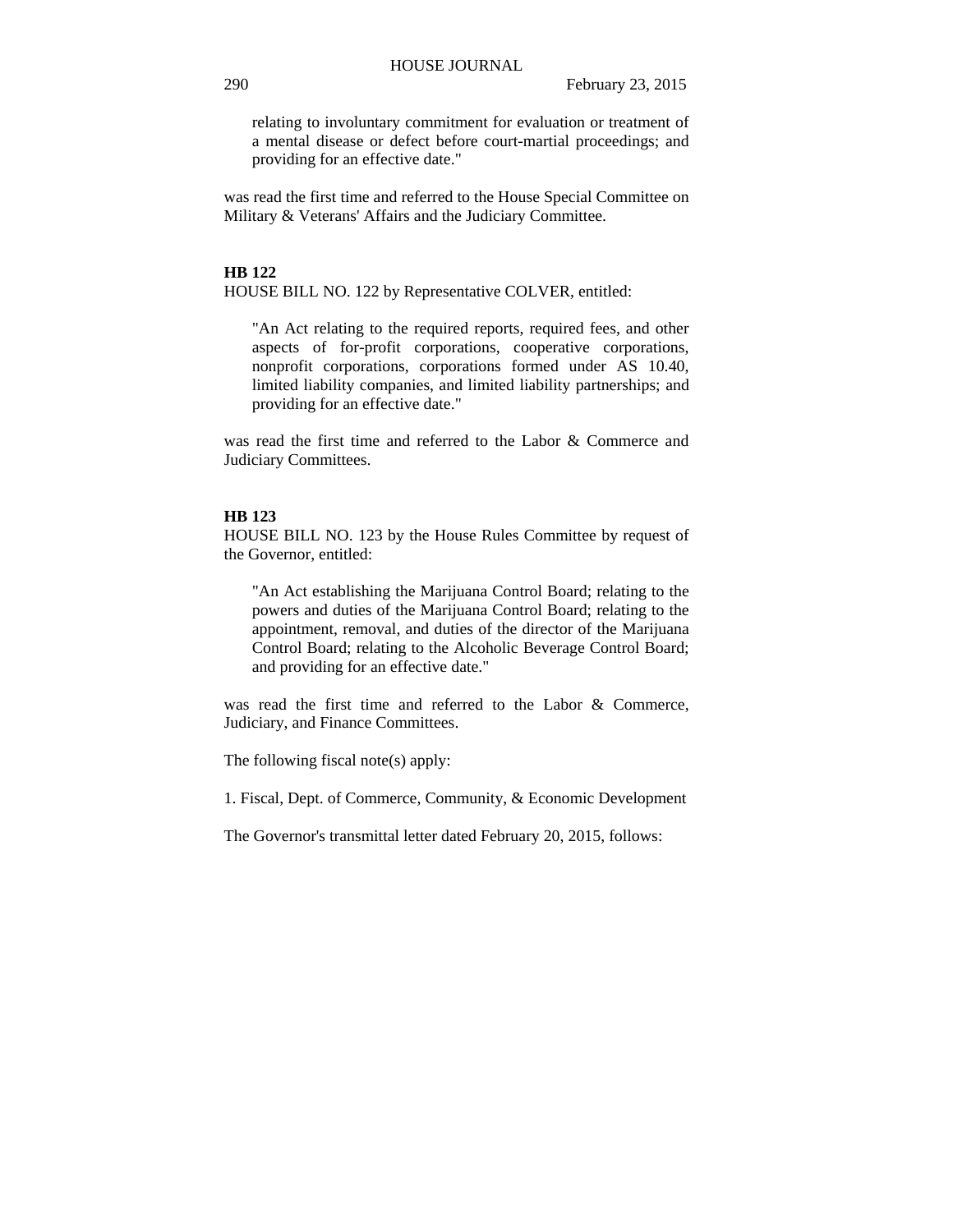"Dear Speaker Chenault:

Under the authority of Article III, Section 18 of the Alaska Constitution, I am transmitting a bill establishing the Marijuana Control Board and relating to the Alcoholic Beverage Control Board.

The bill would protect public safety and promote effective regulation of the marijuana industry consistent with the people's intent as expressed in AS 17.38 by creating the Marijuana Control Board that includes representatives from the public health and safety sectors, the marijuana industry, and the general public. The board's members would be appointed by the Governor to serve staggered terms of three years; the board would have authority to regulate marijuana cultivation, transportation, production, and sale, as set out in AS 17.38.090. Importantly, the bill would give the Marijuana Control Board the power to enforce its regulations, including the ability to use peace officer powers to enforce the criminally punishable laws and regulations relating to marijuana. And, by providing for a shared administrative and enforcement staff with the Alcoholic Beverage Control Board, the bill would enable the Marijuana Control Board to benefit from the considerable experience and expertise of the Alcoholic Beverage Control Board while realizing significant economies.

I urge your prompt and favorable action on this measure.

Sincerely,  $\sqrt{s}$ Bill Walker Governor"

## **CONSIDERATION OF THE DAILY CALENDAR**

### **SECOND READING OF HOUSE BILLS**

## **HB 70**

The following was read the second time:

HOUSE BILL NO. 70

"An Act adding land and water to the Creamer's Field Migratory Waterfowl Refuge."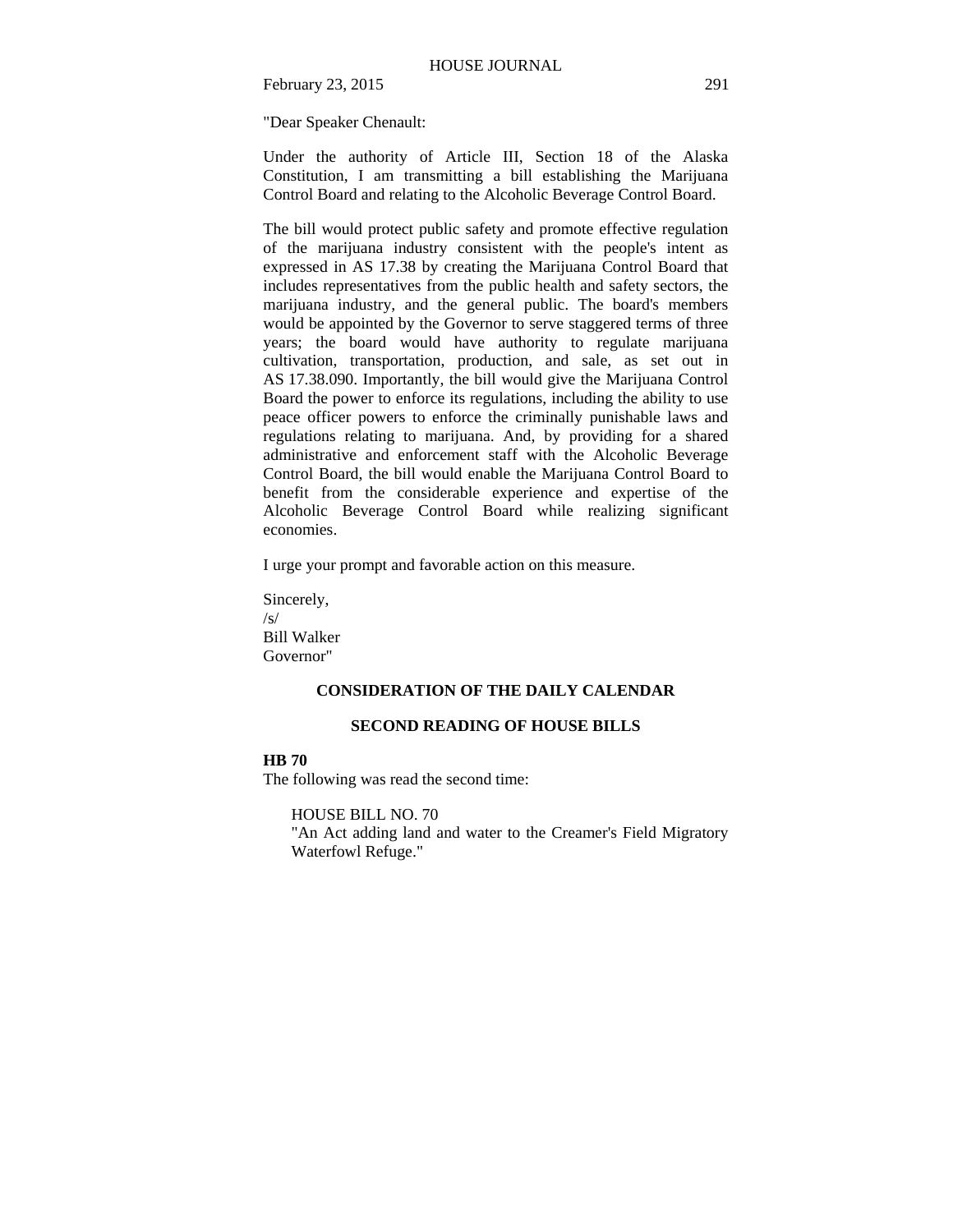with the: Journal Page

| <b>RES RPT CS(RES) 8DP</b> | 208 |
|----------------------------|-----|
| FN1: ZERO(DFG)             | 208 |

Representative Millett moved and asked unanimous consent that the following committee substitute be adopted in lieu of the original bill:

CS FOR HOUSE BILL NO. 70(RES) (same title)

There being no objection, it was so ordered.

Representative Millett moved and asked unanimous consent that CSHB 70(RES) be considered engrossed, advanced to third reading, and placed on final passage. There being no objection, it was so ordered.

CSHB 70(RES) was read the third time.

The question being: "Shall CSHB 70(RES) pass the House?" The roll was taken with the following result:

CSHB 70(RES) Third Reading Final Passage

#### **YEAS: 37 NAYS: 1 EXCUSED: 2 ABSENT: 0**

Yeas: Chenault, Claman, Colver, Drummond, Edgmon, Foster, Gara, Gattis, Gruenberg, Guttenberg, Herron, Hughes, Johnson, Josephson, Kawasaki, Keller, Kito, Kreiss-Tomkins, LeDoux, Lynn, Millett, Munoz, Nageak, Neuman, Olson, Ortiz, Pruitt, Saddler, Seaton, Stutes, Talerico, Tarr, Thompson, Tilton, Tuck, Vazquez, Wool

Nays: Wilson

Excused: Hawker, Reinbold

And so, CSHB 70(RES) passed the House and was referred to the Chief Clerk for engrossment.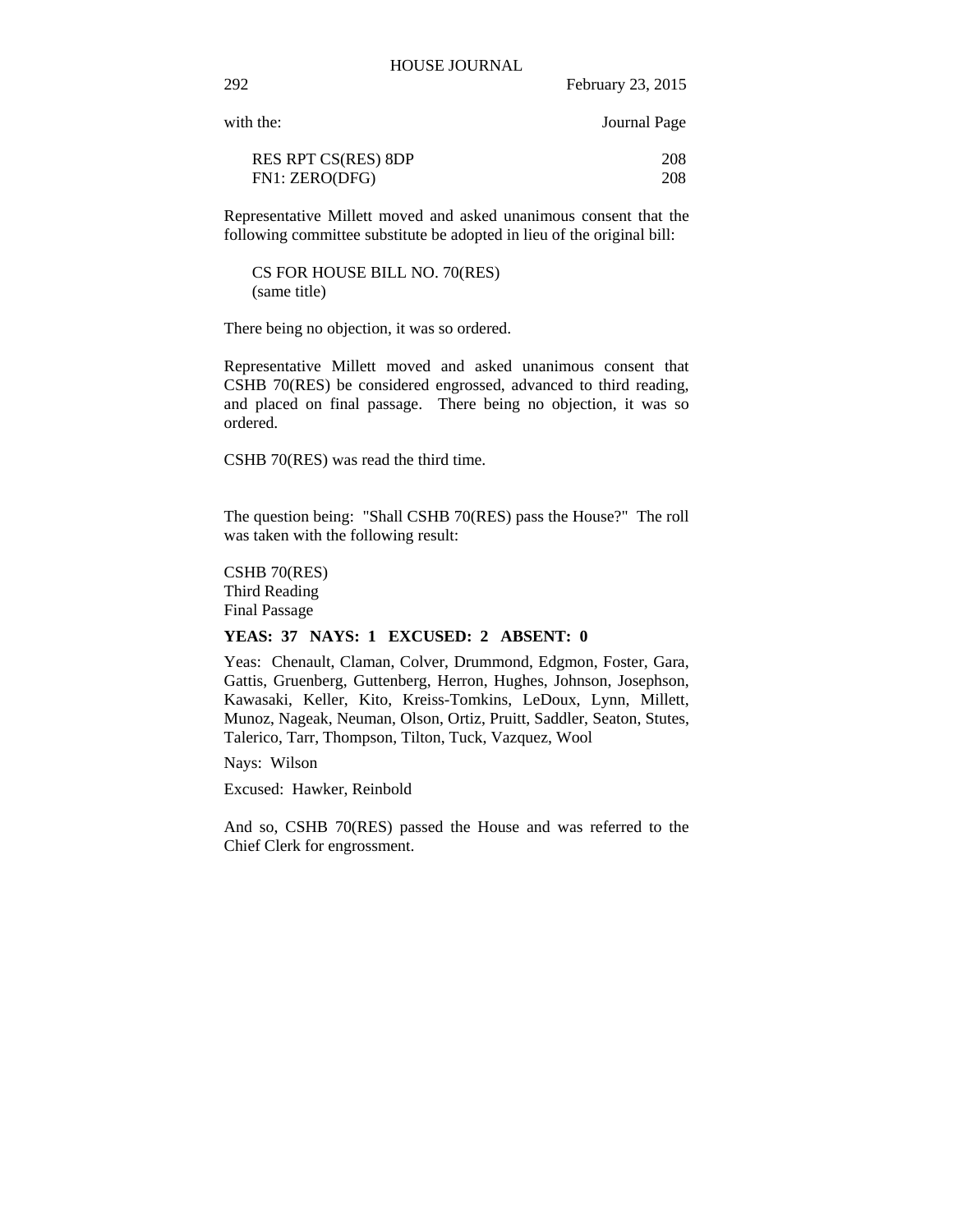# **SECOND READING OF HOUSE RESOLUTIONS**

#### **HCR 2**

The following was read the second time:

HOUSE CONCURRENT RESOLUTION NO. 2 Designating January 25 - 31, 2015, as Alaska School Choice Week.

| with the:              | Journal Page |
|------------------------|--------------|
| EDC RPT CS(EDC) NT 4DP | 169          |
| FN1: ZERO(H.EDC)       | 170.         |

Representative Millett moved and asked unanimous consent that the following committee substitute be adopted in lieu of the original resolution:

CS FOR HOUSE CONCURRENT RESOLUTION NO. 2(EDC) Designating January 24 - 30, 2016, as Alaska School Choice Week.

There being no objection, it was so ordered.

Representative Millett moved and asked unanimous consent that Representative Nageak be excused from a call of the House today. There being no objection, it was so ordered.

Amendment No. 1 was offered by Representative Josephson:

Page 2, following line 5:

Insert

 "**WHEREAS** this resolution shall not constitute an endorsement of vouchers or education savings accounts nor a disparagement of teachers' unions;"

Representative Josephson moved and asked unanimous consent that Amendment No. 1 be adopted.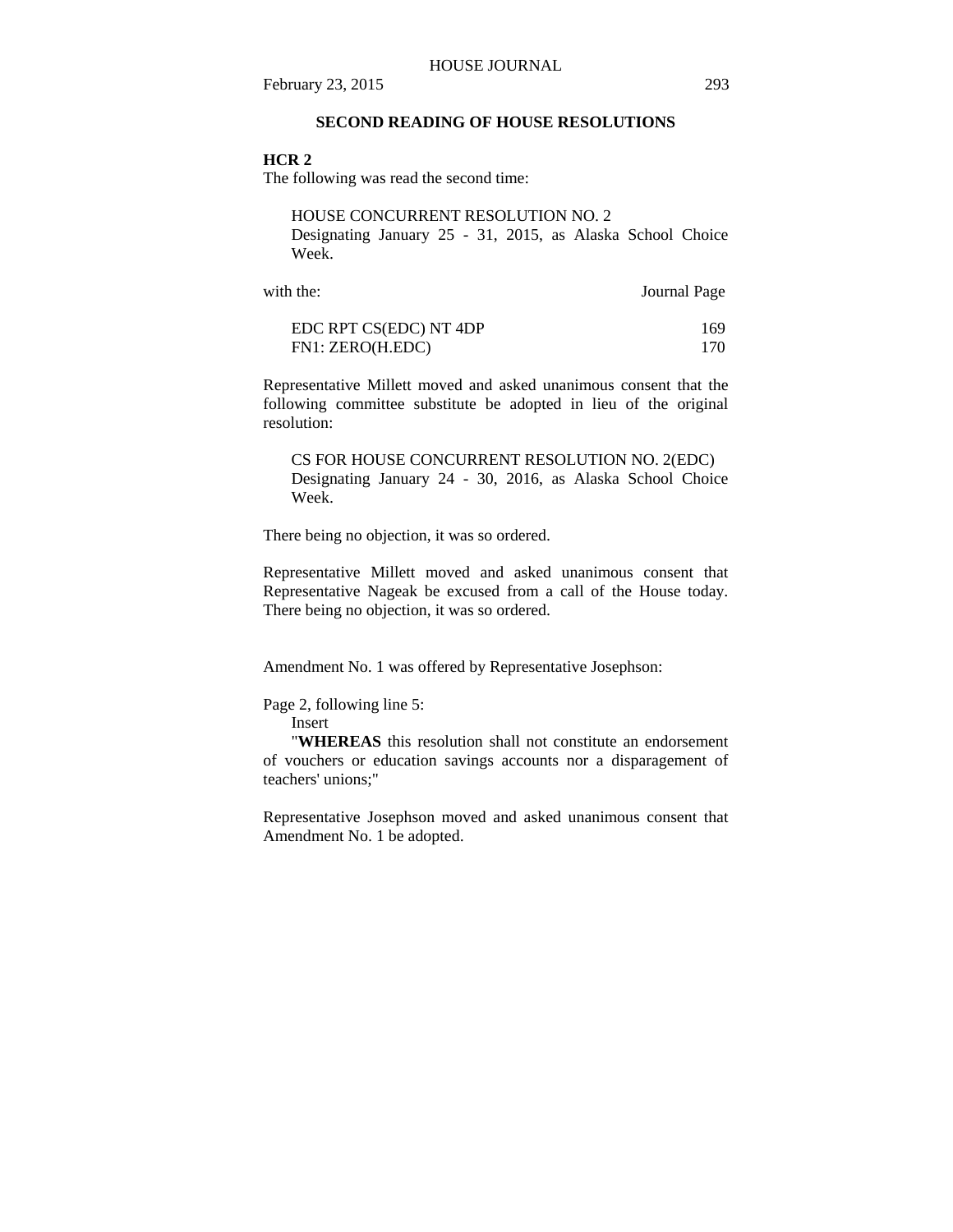Representative Gattis objected.

The question being: "Shall Amendment No. 1 be adopted?" The roll was taken with the following result:

CSHCR 2(EDC) Second Reading Amendment No. 1

#### **YEAS: 14 NAYS: 23 EXCUSED: 3 ABSENT: 0**

Yeas: Claman, Drummond, Gara, Gruenberg, Guttenberg, Josephson, Kawasaki, Kito, Kreiss-Tomkins, Munoz, Ortiz, Tarr, Tuck, Wool

Nays: Chenault, Colver, Edgmon, Foster, Gattis, Herron, Hughes, Johnson, Keller, LeDoux, Lynn, Millett, Neuman, Olson, Pruitt, Saddler, Seaton, Stutes, Talerico, Thompson, Tilton, Vazquez, Wilson

Excused: Hawker, Nageak, Reinbold

And so, Amendment No. 1 was not adopted.

\*\*Representative LeDoux, who was excused (page 240), left the Chamber.

Amendment No. 2 was offered by Representative Tarr:

Page 1, line 1 (title amendment): Delete "**January 24 - 30, 2016**" Insert "**September 7 - 11, 2015**"

Page 2, lines 6 - 7: Delete "January 24 - 30, 2016" Insert "September 7 - 11, 2015"

Representative Tarr moved and asked unanimous consent that Amendment No. 2 be adopted.

Representative Gattis objected.

The question being: "Shall Amendment No. 2 be adopted?" The roll was taken with the following result: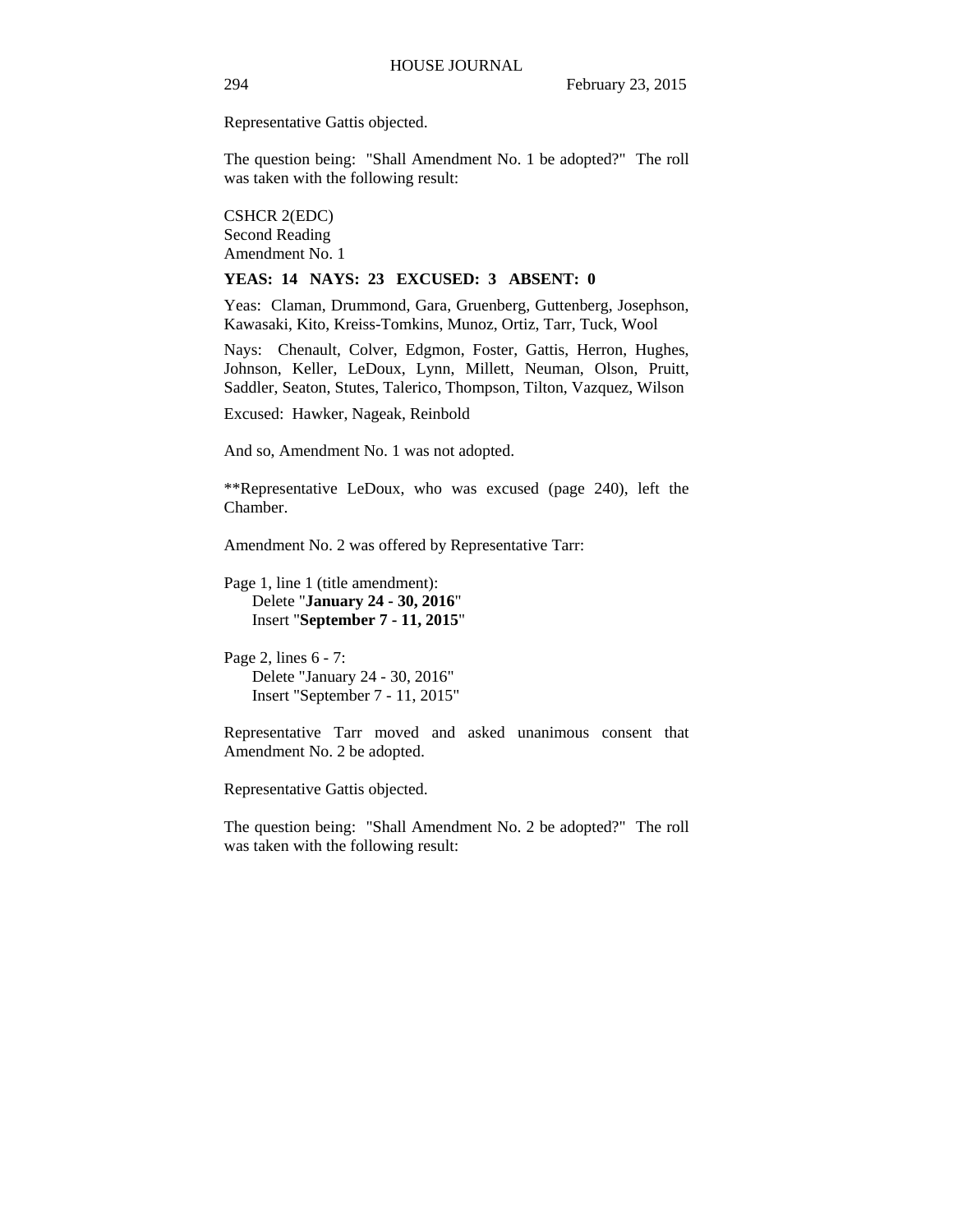CSHCR 2(EDC) Second Reading Amendment No. 2

#### **YEAS: 14 NAYS: 21 EXCUSED: 4 ABSENT: 1**

Yeas: Claman, Drummond, Edgmon, Gara, Gruenberg, Guttenberg, Josephson, Kawasaki, Kito, Kreiss-Tomkins, Ortiz, Tarr, Tuck, Wool

Nays: Chenault, Colver, Foster, Gattis, Herron, Hughes, Johnson, Keller, Lynn, Millett, Neuman, Olson, Pruitt, Saddler, Seaton, Stutes, Talerico, Thompson, Tilton, Vazquez, Wilson

Excused: Hawker, LeDoux, Nageak, Reinbold

Absent: Munoz

And so, Amendment No. 2 was not adopted.

Representative Tuck placed a call of the House and lifted the call.

The question being: "Shall CSHCR 2(EDC) pass the House?" The roll was taken with the following result:

CSHCR 2(EDC) Second Reading Final Passage

# **YEAS: 21 NAYS: 14 EXCUSED: 4 ABSENT: 1**

Yeas: Chenault, Colver, Edgmon, Foster, Gattis, Herron, Hughes, Johnson, Keller, Lynn, Millett, Neuman, Olson, Pruitt, Saddler, Seaton, Talerico, Thompson, Tilton, Vazquez, Wilson

Nays: Claman, Drummond, Gara, Gruenberg, Guttenberg, Josephson, Kawasaki, Kito, Kreiss-Tomkins, Ortiz, Stutes, Tarr, Tuck, Wool

Excused: Hawker, LeDoux, Nageak, Reinbold

Absent: Munoz

And so, CSHCR 2(EDC) passed the House and was referred to the Chief Clerk for engrossment.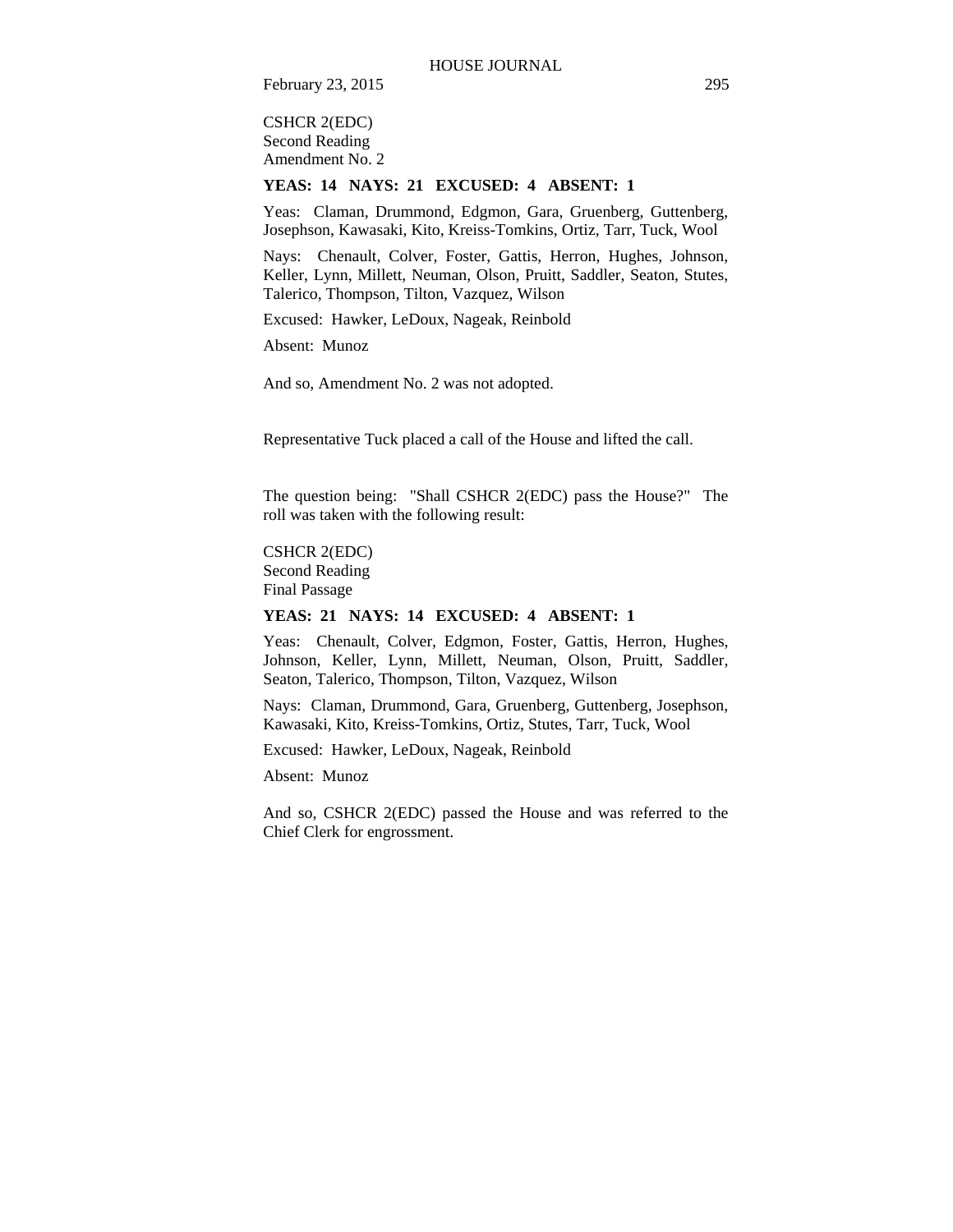## **LEGISLATIVE CITATIONS**

Representative Millett moved and asked unanimous consent that the House approve the citations on the calendar. There being no objection, the following citations were approved and sent to enrolling:

Honoring - Service High School Flag Football, 2014 All-CIC Team By Representatives Millett, Chenault, Claman, Colver, Drummond, Edgmon, Foster, Gara, Gattis, Gruenberg, Guttenberg, Hawker, Herron, Hughes, Johnson, Josephson, Kawasaki, Keller, Kito, Kreiss-Tomkins, LeDoux, Lynn, Munoz, Nageak, Neuman, Olson, Ortiz, Pruitt, Saddler, Seaton, Stutes, Talerico, Tarr, Thompson, Tilton, Tuck, Vazquez, Wilson, Wool; Senator Meyer

## In Memoriam - Louis "Frank" DeLong

By Senator Coghill; Representatives Chenault, Claman, Colver, Drummond, Edgmon, Foster, Gara, Gattis, Gruenberg, Guttenberg, Hawker, Herron, Hughes, Johnson, Josephson, Kawasaki, Keller, Kito, Kreiss-Tomkins, LeDoux, Lynn, Millett, Munoz, Nageak, Neuman, Olson, Ortiz, Pruitt, Saddler, Seaton, Stutes, Talerico, Tarr, Thompson, Tilton, Tuck, Vazquez, Wilson, Wool

#### In Memoriam - Lt. Colonel Norman Dudley Comfort

By Senator Coghill; Representatives Chenault, Claman, Colver, Drummond, Edgmon, Foster, Gara, Gattis, Gruenberg, Guttenberg, Hawker, Herron, Hughes, Johnson, Josephson, Kawasaki, Keller, Kito, Kreiss-Tomkins, LeDoux, Lynn, Millett, Munoz, Nageak, Neuman, Olson, Ortiz, Pruitt, Saddler, Seaton, Stutes, Talerico, Tarr, Thompson, Tilton, Tuck, Vazquez, Wilson, Wool

#### In Memoriam - Carl Heflinger

By Senator Coghill; Representatives Chenault, Claman, Colver, Drummond, Edgmon, Foster, Gara, Gattis, Gruenberg, Guttenberg, Hawker, Herron, Hughes, Johnson, Josephson, Kawasaki, Keller, Kito, Kreiss-Tomkins, LeDoux, Lynn, Millett, Munoz, Nageak, Neuman, Olson, Ortiz, Pruitt, Saddler, Seaton, Stutes, Talerico, Tarr, Thompson, Tilton, Tuck, Vazquez, Wilson, Wool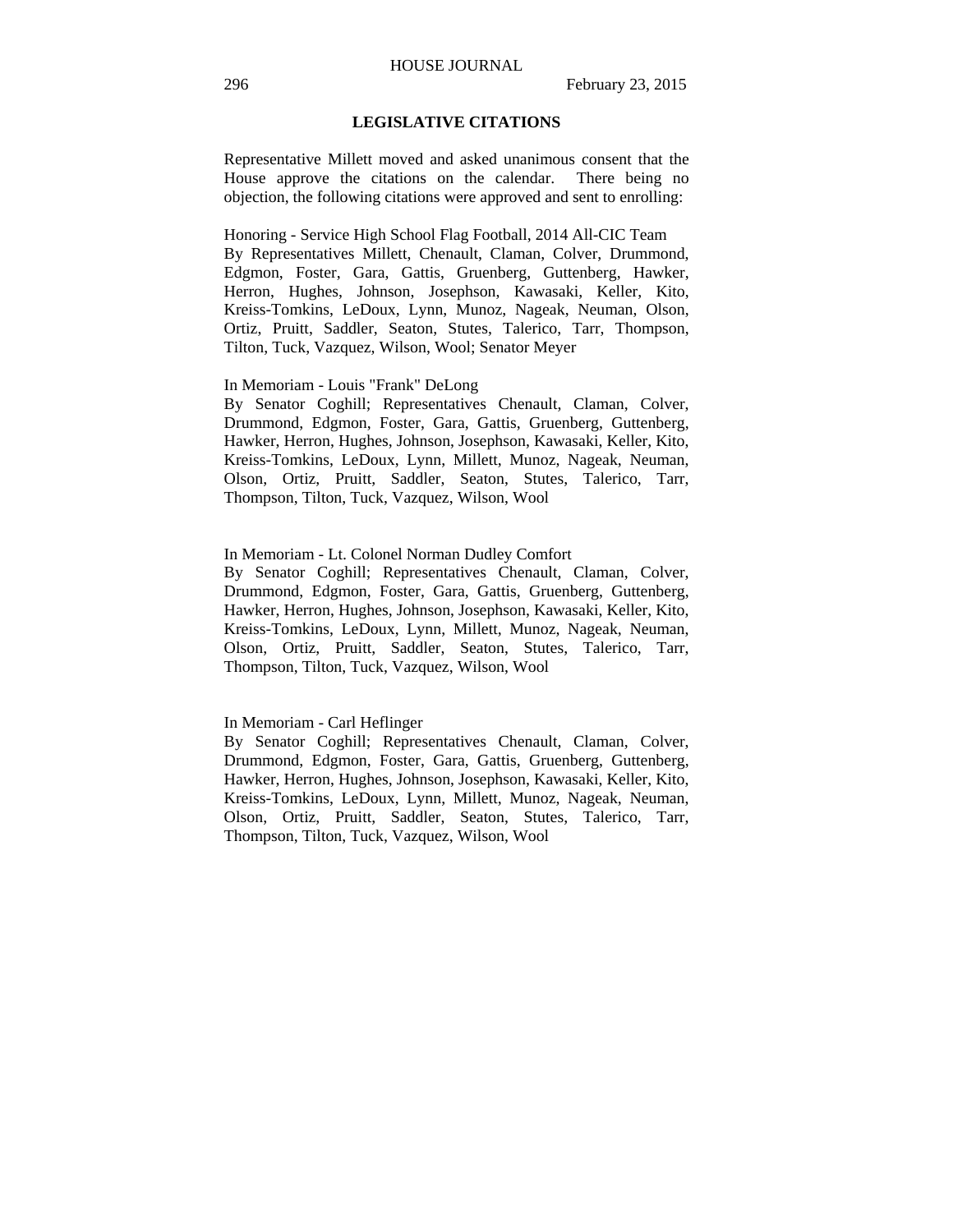#### HOUSE JOURNAL

February 23, 2015 297

## **UNFINISHED BUSINESS**

Representative Millett moved and asked unanimous consent that the following members be excused from a call of the House. There being no objection, the members were excused as noted:

Representative Keller – from 10:30 a.m. to 4:30 p.m., February 24

Representative Herron – from 1:00 p.m., March 3 to 10:00 p.m., March 8

Representative Colver – from 12:30 p.m., March 4 to 9:30 p.m., March 8

Representative Gattis – from 6:00 p.m., March 6 to 2:00 p.m., March 8

Representative Hughes – from 6:30 p.m., March 13 to 8:00 p.m., March 15

Representative Munoz – from noon, March 13 to 9:40 p.m., March 15

Representative Claman – from 5:00 p.m., March 13 to noon, March 16

#### **HB 81**

The Speaker added a Finance Committee referral for the following:

#### HOUSE BILL NO. 81

"An Act relating to an exemption from the regulation of construction contractors."

HB 81 was removed from the Rules Committee and referred to the Finance Committee.

### **SPECIAL ORDER OF BUSINESS**

Representative Millett moved and asked unanimous consent that the notice and publication requirements be waived and the citation, In Memoriam - John Karl Hoegberg, be taken up as a Special Order of Business. There being no objection, it was so ordered.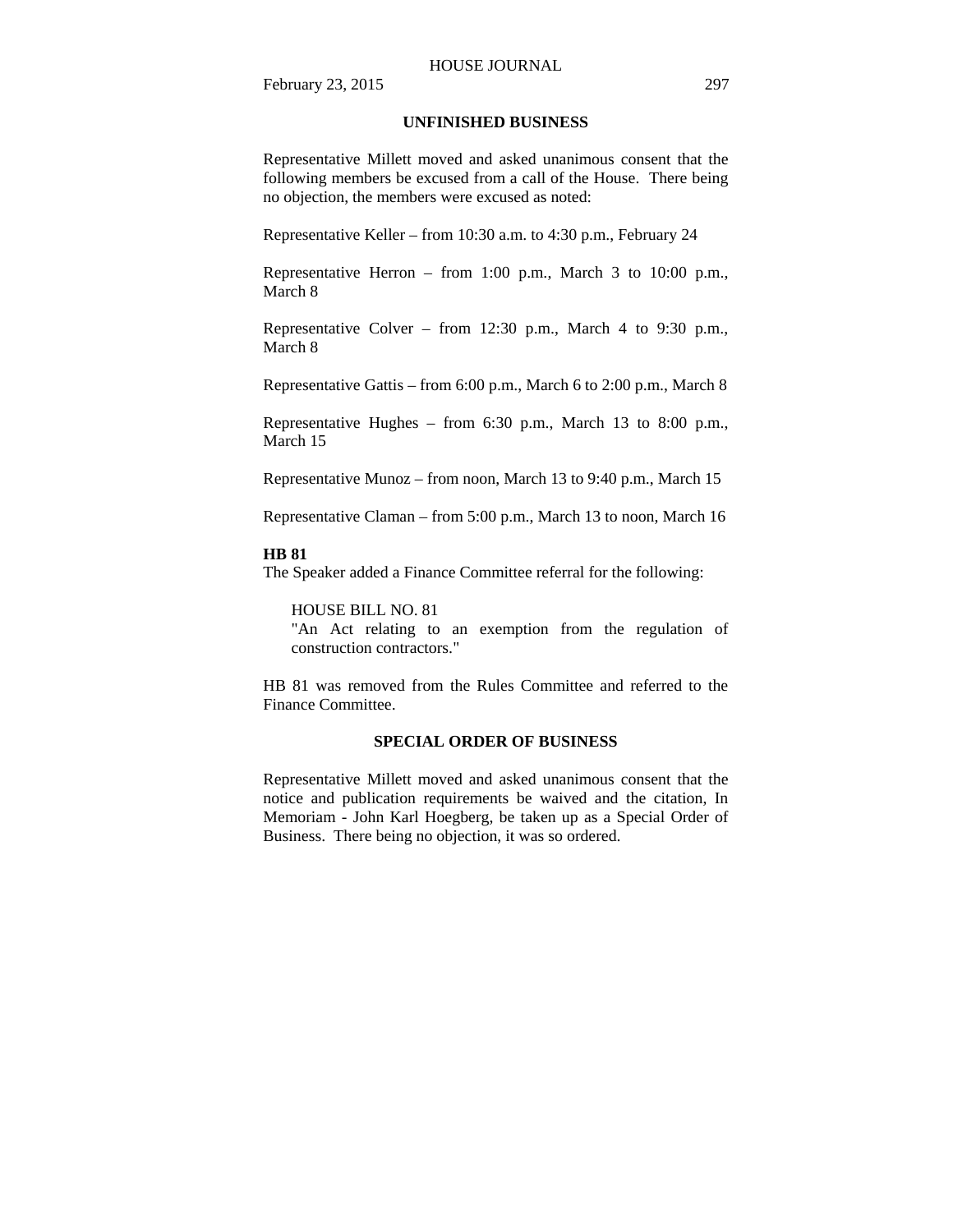Representative Millett moved and asked unanimous consent that the House approve the citation. There being no objection, the following citation was approved and sent to enrolling:

In Memoriam - John Karl Hoegberg

By Representatives Wool, Chenault, Claman, Colver, Drummond, Edgmon, Foster, Gara, Gattis, Gruenberg, Guttenberg, Hawker, Herron, Hughes, Johnson, Josephson, Kawasaki, Keller, Kito, Kreiss-Tomkins, LeDoux, Lynn, Millett, Munoz, Nageak, Neuman, Olson, Ortiz, Pruitt, Saddler, Seaton, Stutes, Talerico, Tarr, Thompson, Tilton, Tuck, Vazquez, Wilson

#### **UNFINISHED BUSINESS**

#### **HCR 2**

Representatives Johnson, Neuman, and Tilton added their names as cosponsors to:

CS FOR HOUSE CONCURRENT RESOLUTION NO. 2(EDC) Designating January 24 - 30, 2016, as Alaska School Choice Week.

## **HCR 4**

Representative Stutes added her name as cosponsor to:

#### HOUSE CONCURRENT RESOLUTION NO. 4

Relating to the duties of delegates selected by the legislature to attend a convention of the states called under art. V, Constitution of the United States, to consider a countermand amendment to the Constitution of the United States; establishing as a joint committee of the legislature the Delegate Credential Committee and relating to the duties of the committee; providing for an oath for delegates and alternates to a countermand amendment convention; providing for a chair and assistant chair of the state's countermand amendment delegation; providing for the duties of the chair and assistant chair; providing instructions for the selection of a convention president; and providing specific language for the countermand amendment on which the state's convention delegates are authorized by the legislature to vote to approve.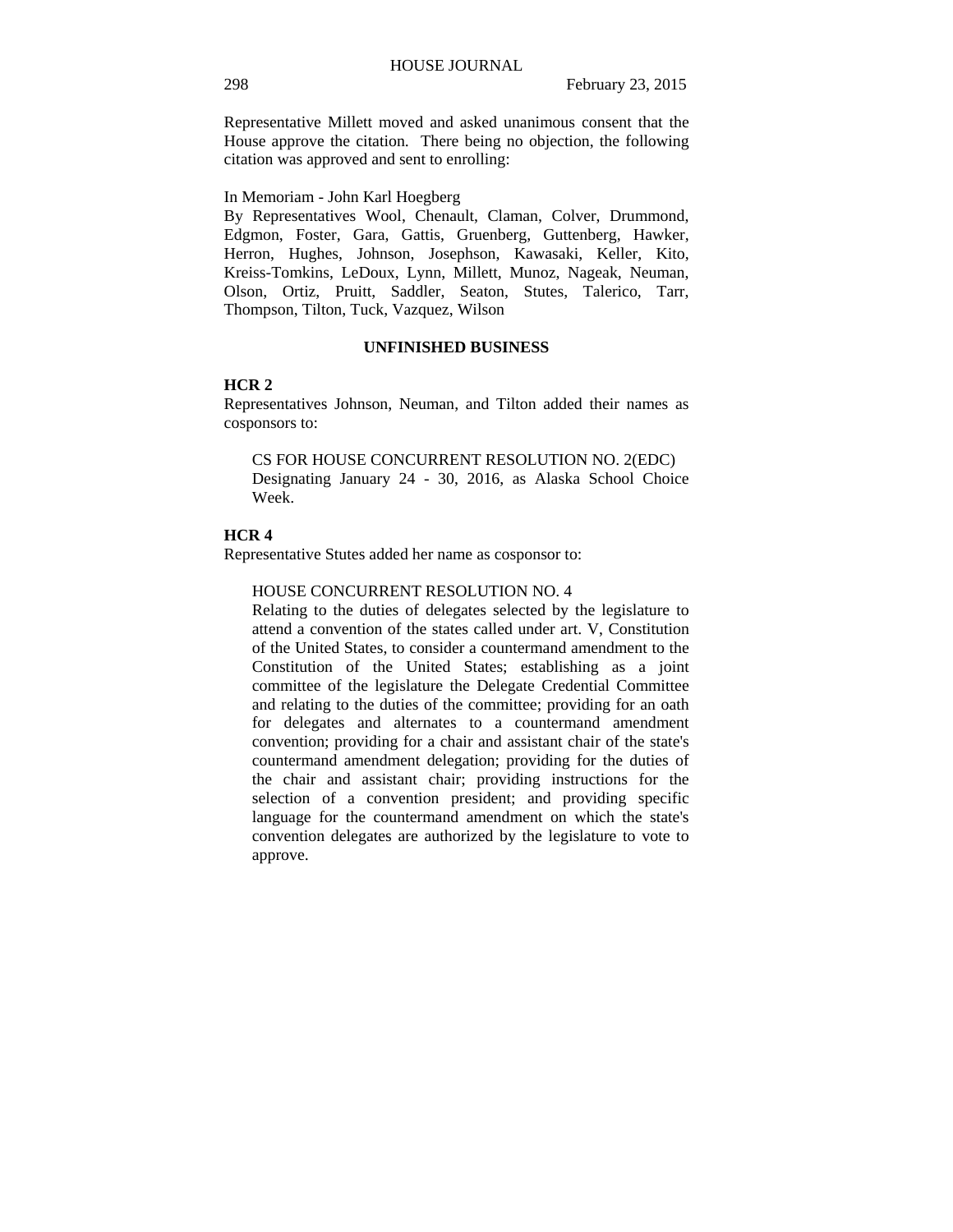## **HJR 14**

Representatives LeDoux and Stutes added their names as cosponsors to:

#### HOUSE JOINT RESOLUTION NO. 14

Making application to the United States Congress to call a convention of the states to propose a countermand amendment to the Constitution of the United States as provided under art. V, Constitution of the United States; and urging the legislatures of the other 49 states to make the same application.

#### **HB 70**

Representative Gara added his name as cosponsor to:

#### CS FOR HOUSE BILL NO. 70(RES)

"An Act adding land and water to the Creamer's Field Migratory Waterfowl Refuge."

## **HB 107**

Representative Munoz added her name as cosponsor to:

HOUSE BILL NO. 107

"An Act relating to the composition of the Board of Regents of the University of Alaska."

# **HB 115**

Representative Talerico added his name as cosponsor to:

#### HOUSE BILL NO. 115

"An Act relating to the transfer of public land from the federal government to the state and to the disposal of that land; and providing for an effective date."

## **ENGROSSMENT**

# **HCR 2**

CSHCR 2(EDC) was engrossed, signed by the Speaker and Chief Clerk, and transmitted to the Senate for consideration.